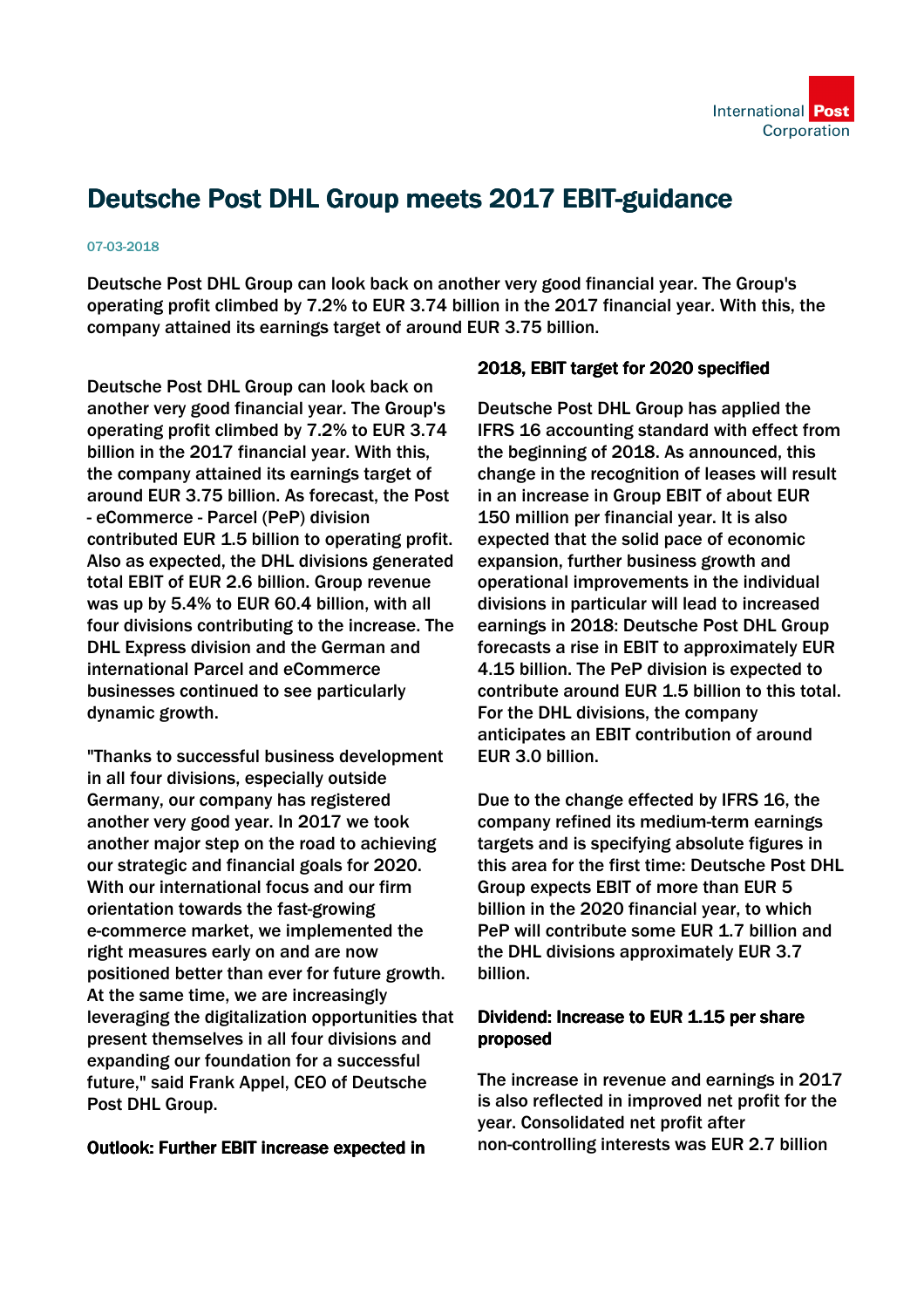(2016: EUR 2.6 billion). Basic earnings per share saw a corresponding increase from EUR 2.19 in 2016 to EUR 2.24 in 2017. Net profit increased at a slower rate than EBIT, due primarily to a higher tax rate. After declining to 11.2% in the previous year due to one-off effects, the tax rate was 14.3% in 2017.

In light of the Group's positive earnings performance, the Board of Management and the Supervisory Board will propose a dividend increase of 9.5% to EUR 1.15 per share at the Annual General Meeting on April 24, 2018. If approved by the shareholders, the total payout would be approximately EUR 1.4 billion, reflecting a payout ratio of 52%. This is within the range of 40% to 60% communicated in the company's finance strategy introduced in 2010.

## Capital expenditure and cash flow increased, debt reduced

Deutsche Post DHL Group invested heavily in all four divisions once again in 2017. The company is thus reinforcing its foundation so that it can continue its profitable growth trajectory in the future. For example, the company expanded its parcel infrastructure both in Germany and internationally. The company also expanded and modernized the hubs and aircraft fleet at DHL Express. As planned, capital expenditure at DPDHL Group amounted to EUR 2.3 billion in 2017 (+9.8%); the company invested well over EUR 1 billion in the final quarter alone. The Group is forecasting capital expenditure of around EUR 2.5 billion in 2018.

The improvement in the Group's operating performance in 2017 also had a positive effect on cash generation. However, both the cash flow figures for 2017 and the reference values for 2016 were impacted by one-off effects. Operating cash flow in 2017 increased by EUR 858 million to EUR 3.3

billion. This reflects the outflow of EUR 495 million for the funding of pension obligations in the United Kingdom. The prior-year figure included the funding of pension obligations in Germany in the amount of EUR 1.0 billion. Free cash flow in 2017 improved by EUR 988 million to EUR 1.4 billion. After adjusting for the aforementioned funding of pension obligations, free cash flow came in at EUR 1.9 billion, exceeding the forecast. The sale of Williams Lea Tag Group had a positive effect in 2017, resulting in a net inflow of EUR 286 million. The prior-year figure reflected an outflow of EUR 278 million for the acquisition of UK Mail. For 2018, Deutsche Post DHL Group forecasts free cash flow of more than EUR 1.5 billion.

The Group's net debt fell to EUR 1.9 billion as of December 31, 2017 (2016: EUR 2.3 billion), due partly to the strong cash flow performance.

## Post - eCommerce - Parcel: Further growth in Parcel and eCommerce businesses

Revenue in the Post - eCommerce - Parcel division increased by 6.4% to EUR 18.2 billion in 2017. The division's positive performance was primarily attributable to growth in volumes and revenue in the eCommerce - Parcel business unit.

Revenue at Parcel Germany increased by 4.3%. PeP delivered more than 1.3 billion parcels in Germany in 2017 overall, an increase of 7.8% and a new record. Revenue in the eCommerce business unit climbed by 10.3%. However, the most substantial gain was posted by Parcel Europe, where revenue grew by 65.4%. A key driver of the increase was the first-time inclusion of the UK Mail results (2017 revenue: EUR 536 million). Revenue at Parcel Europe also increased by a substantial 18.3% after adjusting for this effect, reflecting the steady development and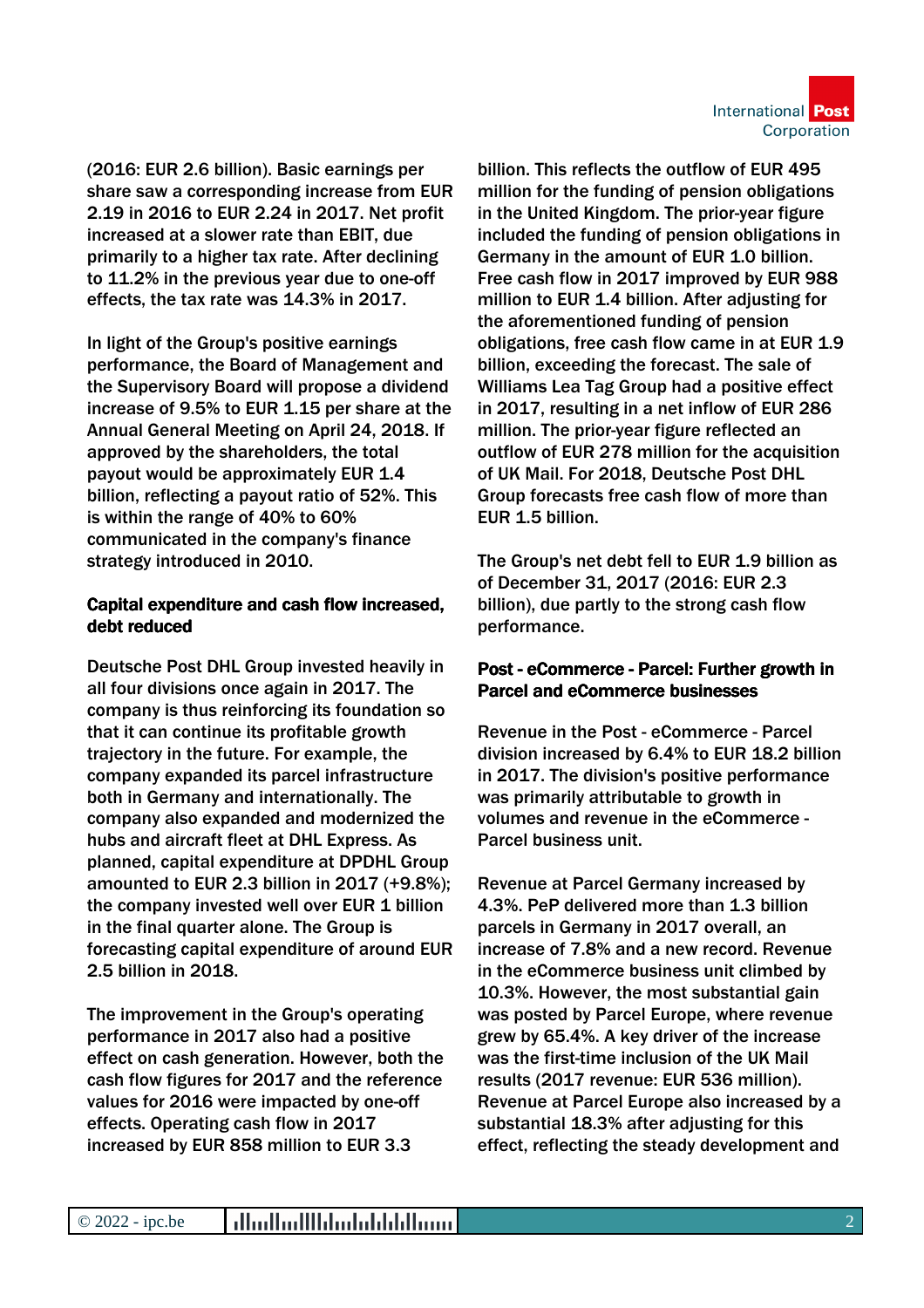

expansion of the parcel infrastructure in Europe. Parcel Europe now operates in 26 countries (including Germany) following the recent expansion of its activities to include the Bulgarian, Irish, Croatian and Romanian markets.

In the Post business unit, revenue was stable at EUR 9.7 billion (-0.1%). The structural volume declines in the Post business were largely offset in 2017 by good development in the Dialogue Marketing segment and additional mailing volumes as a result of the elections in Germany.

In the PeP division, operating profit increased by 3.9% over the prior-year level to EUR 1.5 billion. The principal factors contributing to the increase were growth in the German Parcel business, stable Post revenues and disciplined cost management, while earnings growth was held back by further investments in the international Parcel network and the eCommerce business.

## Express: Success story continues, margin climbs to 11.5%

The upward revenue and earnings trend in the Express division continued in 2017. Revenue rose by 9.5% on the prior year to EUR 15.0 billion. Particularly encouraging was the fact that the division registered growth across all regions. This dynamic performance was driven once again by the international time-definite (TDI) delivery business, where daily volumes increased by 9.9% year on year.

The volume increase will enable the division to utilize its unique global express network even more efficiently. Operating profit grew by 12.4% to EUR 1.7 billion on the back of strict yield management and continuous improvements in the network. The operating margin rose to 11.5%, up from 11.2% in the prior year.

## Global Forwarding, Freight: Revenue and earnings grow

The performance of Global Forwarding, Freight improved over the course of the year. Revenue increased by 5.4% to EUR 14.5 billion in 2017. The division registered significant volume growth in both air and ocean freight. Road and rail transport also developed positively in Europe, particularly in Germany.

The division's EBIT increased by 3.5% to EUR 297 million, although margins in air and ocean freight came under appreciable pressure particularly in the first half of 2017 due to the considerable increase in freight rates. In the second half of the year, the division was increasingly able to pass on the higher prices to its customers and with this significantly improve earnings in the last six months.

## Supply Chain: Continued strong trend in new business

Revenue in the Supply Chain division increased by 1.4% to EUR 14.2 billion in 2017. Adjusted for negative currency effects, the year-on-year increase in revenue amounted to 4.6%. Once again, Supply Chain successfully generated new business. The division concluded additional contracts worth EUR 1.5 billion with both new and existing customers during 2017.

Operating profit declined by 3.0% to EUR 555 million, as the positive effects from the expanding business and the successful conclusion of the division's optimization program were not sufficient to offset the one-off effect resulting from a write-down of customer relationship assets. Adjusting for this negative effect, EBIT improved by 2.6%.